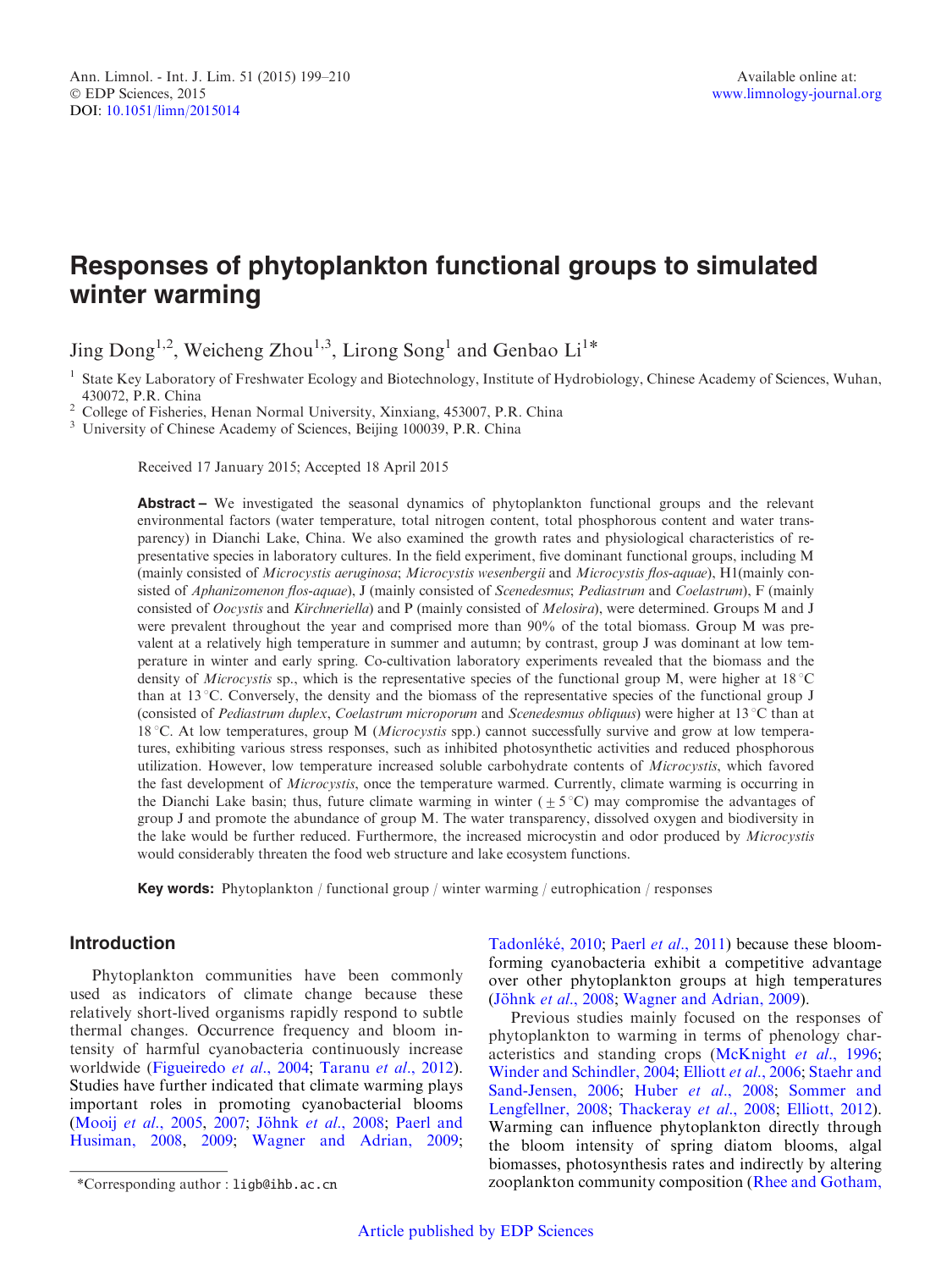[1981](#page-11-0); [Raven and Geider, 1988;](#page-11-0) Elliott et al[., 2006](#page-10-0); [Staehr](#page-11-0) [and Sand–Jensen, 2006](#page-11-0); Huber et al[., 2008;](#page-10-0) [Thackeray](#page-11-0) et al[., 2008;](#page-11-0) [Jeppesen](#page-10-0) et al., 2010). [Thackeray](#page-11-0) et al. (2008) indicated that the spring peak biomass of Cyclotella and Asterionella appeared to be advancing as a result of climate warming. Xia et al[. \(2009\)](#page-11-0) also reported that spring warming results in an early cyanobacterial bloom in Lake Taihu, China. Zhang et al[. \(2012\)](#page-11-0) further suggested that the inter-annual variation of cyanobacterial bloom phenology in Lake Taihu is significantly correlated with the climate in this region. Cyanobacterial blooms occur earlier and last longer with the increase of temperature, sunshine hours and global radiation and the decrease of wind speed. However, the relative importance of warming and eutrophication on phytoplankton biomass remains controversial. Other studies have indicated that algae biomass responses depend on the composition of phytoplankton functional groups in aquatic ecosystems [\(Rigosi](#page-11-0) et al[., 2014\)](#page-11-0).

Similar to many lakes in China, Dianchi Lake has suffered the consequences of eutrophication. Dianchi Lake is located in Yun-gui Plateau and exposed to a subtropical climate. Cyanobacterial blooms occur throughout the year; for instance, Microcystis blooms are most common in warm seasons and the lasting time of Microcystis blooms was increased in recent years. Wu et al[. \(2010\)](#page-11-0) indicated that the year 2009–2010 was equipped with warm winter and the *Microcystis* bloom advanced for about 1 month (starts from March not April) and the lasting time was obviously increased. Our data showed that air temperature in Dianchi Lake increased by  $0.051 \degree C$ per year from 1967 to 2011. In the next 100 years, Dianchi Lake may be warmed by approximately  $5^{\circ}$ C (unpublished). With these changes observed in Dianchi Lake, scholars are concerned about the effect of the predicted changes in climate warming on phytoplankton, particularly in winter. This work aimed to investigate the responses of phytoplankton functional groups to simulated winter warming. We analyzed the dynamics of phytoplankton functional groups composition in Dianchi Lake in relation to concurrent environmental factors. We also designed experiments based on this survey to determine the effects of simulated winter warming on phytoplankton composition and physiology. We further evaluated the responses of dominant phytoplankton functional groups composition to future climate warming, particularly in winter warming.

# Materials and methods

## Field survey

#### Sampling site description

A field survey was conducted in Dianchi Lake, Kunming, China  $(24^{\circ}40^{\circ}\text{N}$  to  $25^{\circ}02^{\circ}\text{N}$ ,  $102^{\circ}36^{\circ}\text{E}$  to  $103°40'E$ ). This region is characterized by a subtropical monsoon climate, an average winter temperature of  $13 \pm 2$  °C and an average summer temperature of  $30 + 2$  °C.

# Phytoplankton collection and analysis

Field phytoplankton was collected each month from October 2009 to September 2010 across the whole Dianchi Lake at 24 sampling sites (Fig. 1). Algae were counted using Utermöhl method (Lund et al[., 1958;](#page-11-0) [Paxinos and](#page-11-0) [Mitchell, 2000\)](#page-11-0). The algae prepared for counting were randomly distributed in the field of microscope. Then randomly choose about 200–300 fields to observe, so that the data were more precise, lowering down the random error. Counting error was approximately  $\pm 10\%$ ([Venrick, 1978](#page-11-0)). The identified algae were classified into functional groups ([Reynolds](#page-11-0) et al., 2002; Padisák et al., [2009\)](#page-11-0). Algal biomass was calculated using the method reported by [Hillebrand](#page-10-0) et al. (1999) and [Sun and Liu](#page-11-0) [\(2003\)](#page-11-0), where 1 mm<sup>3</sup>.L<sup>-1</sup> = 1 mg.L<sup>-1</sup>.

#### Measurement of physical and chemical parameters

An environmental monitoring system (YSI6600EDS, USA) was used to determine surface WT (0.5 m), and a Secchi disk was used to evaluate SD.

TN and TP concentrations were measured according to the Protocols for Standard Observation and Measurement in Aquatic Ecosystems of Chinese Ecosystem Research Network (CERN) ([Huang](#page-10-0) et al., 2000; [Cai, 2007\)](#page-10-0).

#### Data processing

In canonical correspondence analysis (CCA), data were transformed to  $log(x + 1)$  with Canoco 4.5 for



Fig. 1. Sampling sites of Dianchi Lake.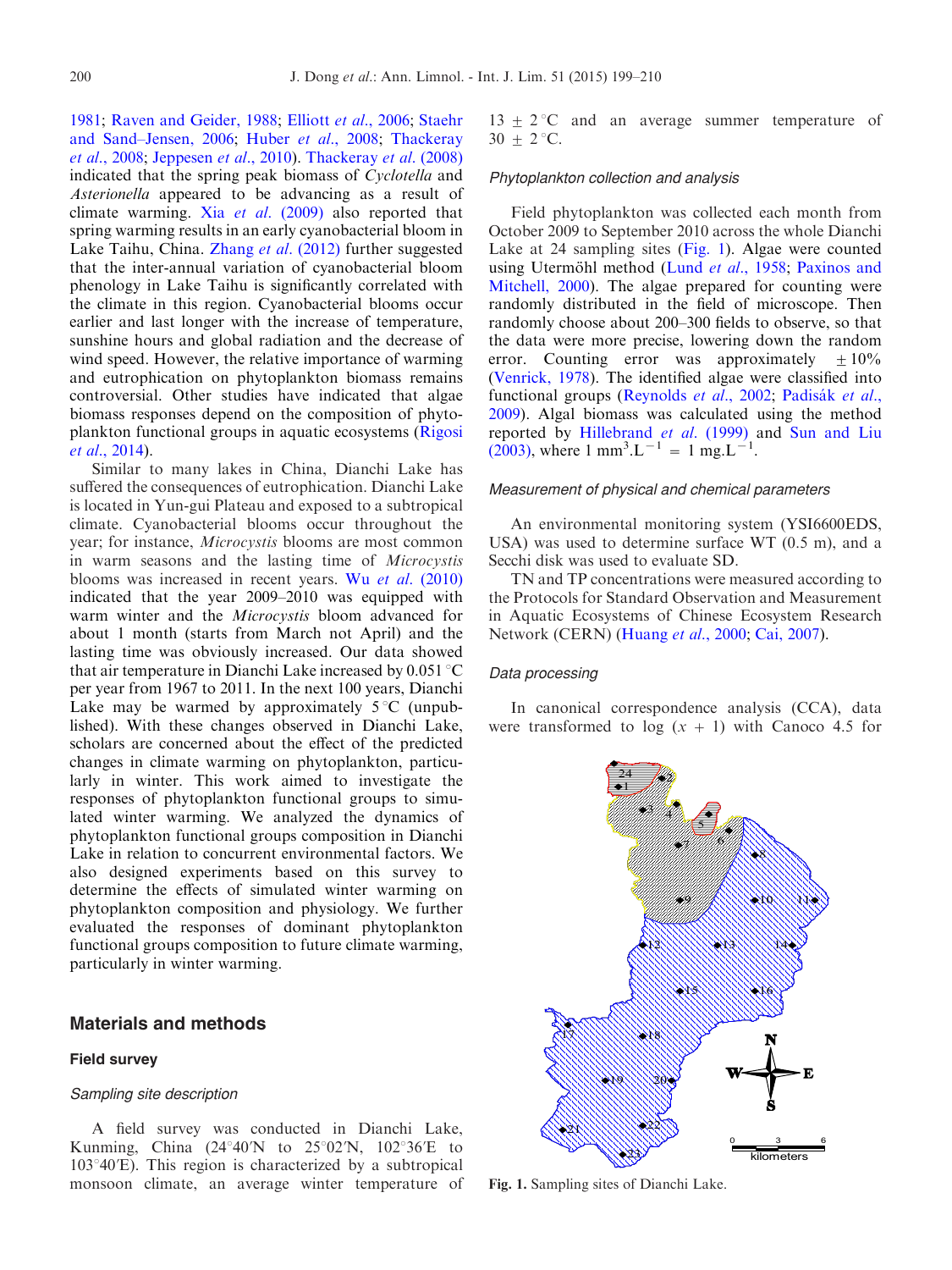Windows and then analyzed. Detrended correspondence analysis was applied to calculate single-peak response value (SD). If  $SD > 2$ , CCA analysis was performed; otherwise, redundancy analysis (RDA) was applied. Significance was evaluated using Monte Carlo test; CCA or RDA analysis method was used only when  $P < 0.05$ ([Ter Braak, 1986;](#page-11-0) Dong et al[., 2006\)](#page-10-0).

#### Laboratory experiments

Based on field results and temperature prediction for the next 100 years in Dianchi Lake ( $\pm$  5 °C) (unpublished), laboratory experiments were performed to determine the effects of winter warming on phytoplankton functional groups. Currently, the winter temperature around Dianchi Lake is approximately 13  $\degree$ C. Thus, our experiments were carried out at 13 and 18  $\degree$ C. The details are presented in the following sections.

#### Algal cultivation

Toxigenic species Microcystis aeruginosa (FACHB-905) and M.aeruginosa (PCC7806), and non-toxic species, Microcystis wesenbergii (FACHB-908) belonging to group M were selected for the experiments. M. aeruginosa (FACHB-905) and M. aeruginosa (PCC7806), meant that they are not the same algal strain, separated from different water region. Here M. aeruginosa (FACHB-905) was separated from Dianchi Lake, provided by the Freshwater Algae Culture Collection of the Institute of Hydrobiology, Chinese Academy of Sciences in Wuhan, China. M. aeruginosa (PCC7806) was originated from France laboratory (Institute Pasteur). The different strains utilized were to verify the responses of Microcystis to warming.

Three representative species belonging to the functional group J were chosen, that was Pediastrum duplex (FACHB-DC-BX-1), Coelastrum microporum (FACHB-1071) and Scenedesmus obliquus (FACHB-416). All of the species were provided by the Freshwater Algae Culture Collection of the Institute of Hydrobiology, Chinese Academy of Sciences in Wuhan, China.

Before the experiments were conducted, all algae were batch-cultured in Erlenmeyer flasks containing  $BG_{11}$ medium [\(Rippka](#page-11-0) et al., 1979) at room temperature (25 °C) in a 12:12 h light/dark cycle (25 µmol photo- $\text{ms.s}^{-1}$  m<sup>2</sup>). The cultures were manually shaken twice a day to maintain the cells in suspension.

#### Experimental design

Both types of algal cultures (mixed algal taxa cultures and pure algal taxa cultures) were designed. Mixed algal taxa cultures were conducted to detect the whole functional groups changes under warming; whereas pure algal taxa cultures were meant to further demonstrating the physiological responses of group M (Microcystis) to

warming, so that speaking more in the prediction of future changes.

#### Co-cultivation

FACHB-905, PCC7806, FACHB-908, FACHB-DC-BX-1, FACHB-1071 and FACHB-416 with equal optical densities were inoculated in 250 mL Erlenmeyer flasks containing 200 mL of  $BG<sub>11</sub>$  medium. The cultures were cultivated at 13 and  $18^{\circ}$ C. Other cultivation conditions were similar to those reported in Section 'Algal cultivation'. The cultivation flasks were then covered with parafilm, and each temperature treatment was performed in triplicate. Regular sampling was conducted at an interval of 5–6 days to determine algal density (cells.  $L^{-1}$ ). The experiments were conducted for 1 month.

#### Experimental design: pure culture

FACHB-905, PCC7806 and FACHB-908 were inoculated in 250 mL Erlenmeyer flasks containing 200 mL of  $BG<sub>11</sub>$  medium. The initial optical density was approximately 0.2. The cultivation temperatures were 13 and  $18 \degree C$ . Other cultivation conditions were similar to those reported in Section 'Algal cultivation'. Regular sampling was conducted at an interval of 3 days for physiological parameter measurement. The experiments were conducted for 36 days.

Chlorophyll fluorescence: Chlorophyll fluorescence parameters, such as maximal PSII quantum yield  $(F_v/F_m)$  and maximum electron transport rate of photosynthesis  $(ETR<sub>max</sub>)$ , were determined using Phyto-PAM (Walz, Effeltrich, Germany). This device can effectively function at very low biomass densities because of sensitive fluorometric measurements (Körner and [Nicklisch, 2002\)](#page-10-0).

**Optical density:** OD<sub>665</sub> of *Microcystis* was determined using UV/Vis spectrophotometer (TU-1810; Beijing Purkinje General Instrument Co., Ltd., China) at an interval of 3 days to monitor growth.

**Photosynthetic pigments:** Content of Chl-a and carotenoid was measured to reflect the growth and photosynthetic abilities of the algae. Chl-a and carotenoid were extracted in the dark at  $4^{\circ}C$  in darkness and then determined by spectrophotometry, as described by [Lichtenthaler and Buschmann \(2001\)](#page-11-0). The cells were centrifuged at 12000 rpm at  $4^{\circ}$ C for 10 min and then extracted with 95% ethanol for 24 h at  $4^{\circ}$ C in the dark. Absorbances at 665 ( $A_{665}$ ), 649 ( $A_{649}$ ) and 470 nm ( $A_{470}$ ) were also obtained using a UV/Vis spectrophotometer (TU-1810; Beijing Purkinje General Instrument Co., Ltd., China). Chl-a content  $(\tilde{C}_{\text{Chl}-a}, \text{mg.L}^{-1})$  was calculated using equation (1):

$$
C_{\text{Chl}-a} = 13.95 \times A_{665} - 6.88 \times A_{649} \tag{1}
$$

Carotenoid content ( $C_{\text{carotenoid}}$ , mg.L<sup>-1</sup>) was calculated using equation (2):

$$
C_{\text{Carotenoid}} \left( \text{mg} . \text{L}^{-1} \right) = (1000 \times A_{470} - 2.05 \times C_{\text{ChI}-a}) / 245 \tag{2}
$$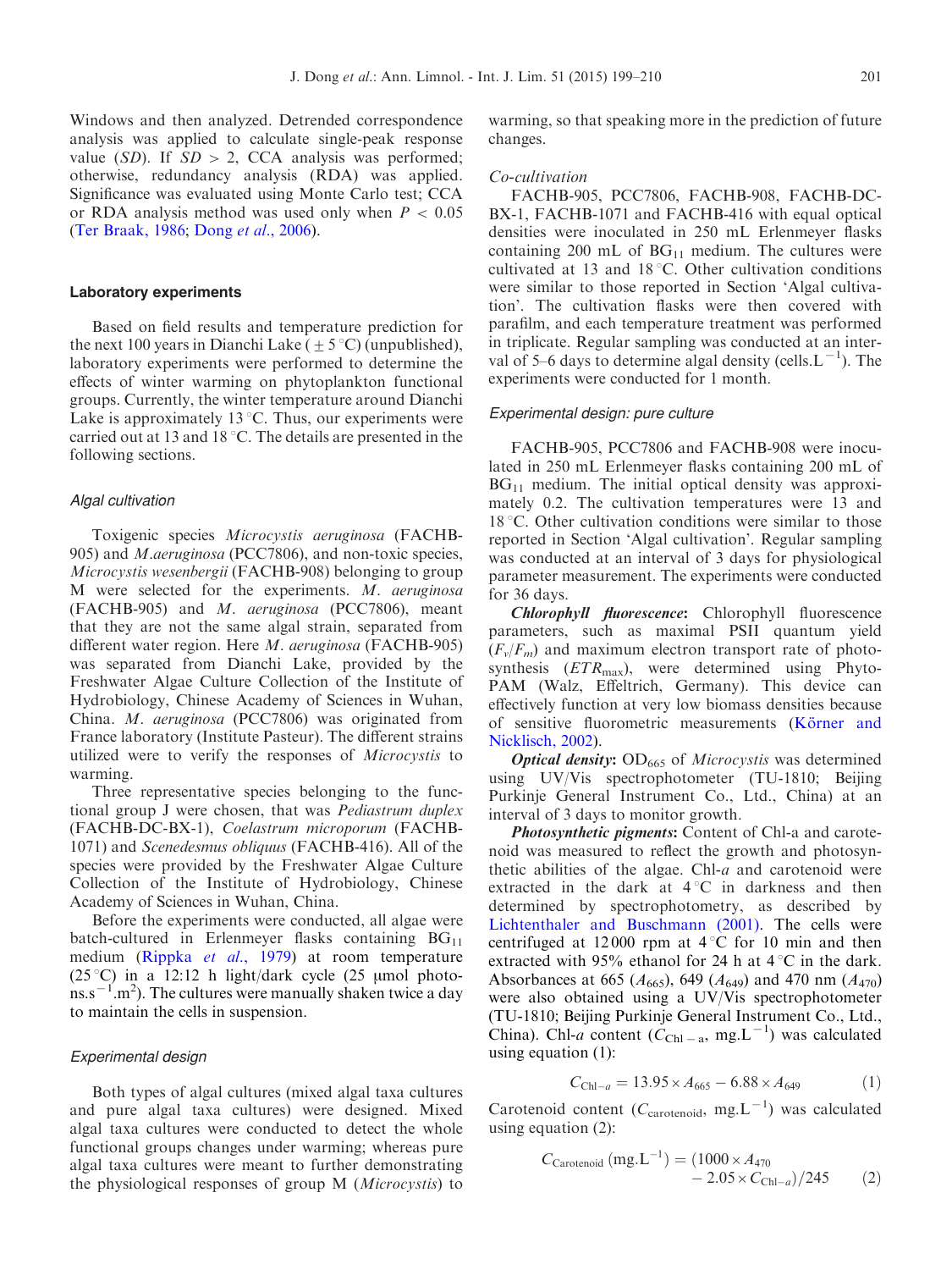|  |  |  |  |  |  | Table 1. Taxonomic and functional groups composition across the Dianchi Lake during the year 2009–2010. |  |  |  |  |  |  |  |  |  |
|--|--|--|--|--|--|---------------------------------------------------------------------------------------------------------|--|--|--|--|--|--|--|--|--|
|--|--|--|--|--|--|---------------------------------------------------------------------------------------------------------|--|--|--|--|--|--|--|--|--|

|                                                                                                                                                                                                                                                                                                                                                                                                                                                                                                                                                                                                                                                                                                           | Taxonomic       | Functional     |
|-----------------------------------------------------------------------------------------------------------------------------------------------------------------------------------------------------------------------------------------------------------------------------------------------------------------------------------------------------------------------------------------------------------------------------------------------------------------------------------------------------------------------------------------------------------------------------------------------------------------------------------------------------------------------------------------------------------|-----------------|----------------|
| Species                                                                                                                                                                                                                                                                                                                                                                                                                                                                                                                                                                                                                                                                                                   | group           | groups         |
| Scenedesmus abundans; Scenedesmus quadricauda; Scenedesmus armatus; Scenedesmus obliquus;<br>Scenedesmus bicaudatus; Scenedesmus bijuga; Scenedesmus brasiliensis; Scenedesmus denticulatus;<br>Scenedesmus cavinatus; Scenedesmus dimorphus; Scenedesmus perforates; Pediastrum boryanum;<br>Pediastrum integrum; Pediastrum duplex; Pediastrum duplex var.gracillimum; Pediastrum tetras;<br>Pediastrum simplex; Pediastrum tetras var. tetraodon; Coelastrum reticulatum; Crucigenia<br>quadrata; Crucigenia tetrapedia; Crucigenia rectangularis; Tetraedron caudatum; Tetraedron<br>minimum; Tetraedron trigonum; Tetraedron trilobulatum; Tetrastrum staurogeniaeforme;<br>Tetrastrum heterocanthum | Chlorophyta     |                |
| Staurastrum gracile; Closterium gracile                                                                                                                                                                                                                                                                                                                                                                                                                                                                                                                                                                                                                                                                   | Chlorophyta     | $\mathbf{P}$   |
| Melosira granulata var. angustissima                                                                                                                                                                                                                                                                                                                                                                                                                                                                                                                                                                                                                                                                      | Bacillariophyta |                |
| Ankistrodesmus acicularis; Ankistrodesmus falcatus; Ankistrodesmus angustus; Schroederia<br>setigera; Chlorella sp.                                                                                                                                                                                                                                                                                                                                                                                                                                                                                                                                                                                       | Chlorophyta     | X <sub>1</sub> |
| Oocystis elliptica; Oocystis borgei; Oocystis lacustis; Kirchneriella contorta; Kirchneriella obese;<br>Selenastrum westii; Selenastrum gracile                                                                                                                                                                                                                                                                                                                                                                                                                                                                                                                                                           | Chlorophyta     | $\mathbf F$    |
| Dactylococcopsis acicularis                                                                                                                                                                                                                                                                                                                                                                                                                                                                                                                                                                                                                                                                               | Cyanophyta      |                |
| Cryptomonas ovate; Cryptomonas erosa; Cryptomonas rostrata                                                                                                                                                                                                                                                                                                                                                                                                                                                                                                                                                                                                                                                | Cryptophyta     | Y              |
| Chroomonas acuta                                                                                                                                                                                                                                                                                                                                                                                                                                                                                                                                                                                                                                                                                          | Cryptophyta     | X <sub>2</sub> |
| Chlamydomonas sp.                                                                                                                                                                                                                                                                                                                                                                                                                                                                                                                                                                                                                                                                                         | Chlorophyta     |                |
| Cyclotella meneghiniana; Stephanodiscus minutulus                                                                                                                                                                                                                                                                                                                                                                                                                                                                                                                                                                                                                                                         | Bacillariophyta | $\mathcal{C}$  |
| Synedra ulna; Synedra acus; Nitzschia palea; Nitzschia frustulum; Nitzschia sigmoidea; Nitzschia<br>lorenziana                                                                                                                                                                                                                                                                                                                                                                                                                                                                                                                                                                                            | Bacillariophyta | D              |
| Ulothrix sp.; Chlorococcum sp.                                                                                                                                                                                                                                                                                                                                                                                                                                                                                                                                                                                                                                                                            | Chlorophyta     | <b>MP</b>      |
| Navicula viridula; Navicula halophila; Navicula protracta; Epithemia sp.; Cymbella perpusilla;<br>Cymbella affinis; Cocconeis placeutula; Gomphonema olivaceum; Achnanthes sp.                                                                                                                                                                                                                                                                                                                                                                                                                                                                                                                            | Bacillariophyta |                |
| Oscillatoria tenuis; Lyngbya sp.                                                                                                                                                                                                                                                                                                                                                                                                                                                                                                                                                                                                                                                                          | Cyanophyta      |                |
| Anabaenopsis arnoldii; Anabaenopsis circinalis; Anabaenopsis planctonica; Aphanizomenon flos-<br>aquae                                                                                                                                                                                                                                                                                                                                                                                                                                                                                                                                                                                                    | Cyanophyta      | H1             |
| Merismopedia glauca; Merismopedia elegans; Chroococcus minutes                                                                                                                                                                                                                                                                                                                                                                                                                                                                                                                                                                                                                                            | Cyanophyta      | Lo             |
| Ceratium hirundinella; Peridinium pusillum                                                                                                                                                                                                                                                                                                                                                                                                                                                                                                                                                                                                                                                                | Pyrrophyta      |                |
| Euglena pisciformis; Trachelomonas sp.                                                                                                                                                                                                                                                                                                                                                                                                                                                                                                                                                                                                                                                                    | Euglenophyta    | W <sub>2</sub> |
| Microcystis aeruginosa; Microcystis wesenbergii; Microcystis flo-aquae; Microcystis incerta;<br>Microcystis ichthyoblabe; Microcystis viridis                                                                                                                                                                                                                                                                                                                                                                                                                                                                                                                                                             | Cyanophyta      | M              |

Intracellular soluble carbohydrates: Intercellular soluble carbohydrates were measured to detect the responses of Microcystis under low temperature and provide certain explanation for the reason of fast growth of algae once the temperature was increasing. The centrifuged cells were suspended in sterile water and boiled for 30 min. The samples were centrifuged again at room temperature  $(25\degree C, 12000$  rpm, 10 min), and soluble carbohydrates were determined using anthrone–sulfuric acid method, as reported in [Li \(2000\)](#page-10-0).

TDP: The concentration of TDP was determined according to the Protocols for Standard Observation and Measurement in Aquatic Ecosystems of CERN ([Huang](#page-10-0) et al[., 2000;](#page-10-0) [Cai, 2007\)](#page-10-0).

### Data processing

Mean and standard deviation values for each treatment were calculated from the replicate samples  $(n = 3)$ . Oneway analysis of variance according to SPSS 18.0 was used to compare differences between treatments, taking  $P < 0.05$  as significant.

# **Results**

## Field results

## Phytoplankton composition in Dianchi Lake

In Dianchi Lake, 87 different algae species (genera) were identified in samples from October 2009 to September 2010. Then, the identified algae were classified into functional groups according to [Reynolds](#page-11-0) et al. (2002) and Padisák et al. (2009). A total of 13 phytoplankton functional groups with these groups included M(mainly consisted of M. aeruginosa, M. wesenbergii, Microcystis flo-aquae), J(Scenedesmus, Pediastrum, Coelastrum), H1(Aphanizomenon flos-aquae), P(Melosira, Staurastrum), F(Oocystis, Kirchneriella), X1(Ankistrodesmus), Y (Cryptomonas), X2(Chroomonas acuta, Chlamydomonas sp.), C(Cyclotella meneghiniana, Stephanodiscus minutulus), D(Synedra ulna, Synedra acus, Nitzschia), MP(Navicula, Cocconeis, Gomphonema, Achnanthes, Oscillatoria),  $L_0$ (Merismopedia glauca, Merismopedia elegans, Chroococcus minutes) and W2 (Euglena pisciformis, Trachelomonas sp.) were identified (Table 1).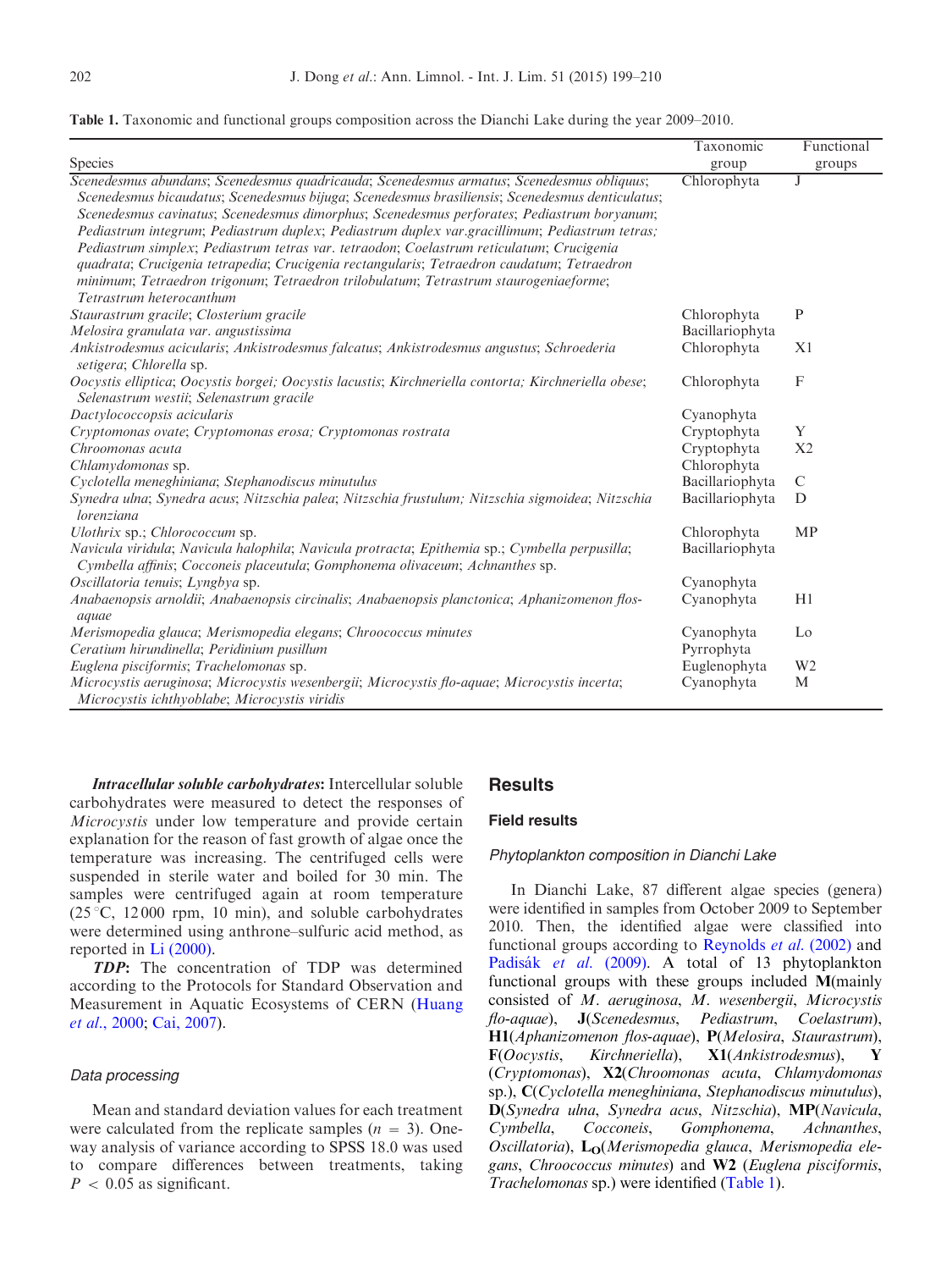### <span id="page-4-0"></span>Relationship between environmental variables and phytoplankton functional groups in Dianchi Lake

This study mainly focused on TN concentration, TP concentration, WT and SD. The relationship between environmental variables and 13 phytoplankton functional groups were also examined.

After the experiment was conducted, an RDA model (Redundancy analysis: detrended correspondence analysis was applied to calculate single-peak response value-SD.  $SD < 2$ , RDA analysis was applied) was fit to analyze the



Note:  $TN = total$  nitrogen content,  $TP = total$  nitrogen phosphorous content,  $WT =$  water temperature,  $SD =$  water transparency

Fig. 2. Functional groups-environment biplot CCA of Dianchi Lake.

relationship between environmental variables and species  $(P < 0.01)$ . J, P, F, Y and X<sub>2</sub> assemblages were significantly and negatively correlated with WT; by contrast, M and H1 groups were significantly and positively correlated with WT. Group M was significantly negatively correlated with SD (Fig. 2). These results suggested that the high biomass of group M increased as temperature increased and lower temperature was favorable for group J development.

# Seasonal changes in the dominant phytoplankton functional groups in Dianchi Lake

Functional groups that contributed to  $>5\%$  of the total phytoplankton biomass for at least 1 month are classified as dominant groups (Xiao et al[., 2011](#page-11-0)). Five dominant groups, including M, H1, J, F and P, were recognized. Groups M and J were prevalent throughout the year and contributed to  $>90\%$  of the total biomass. The development of groups M and J was remarkably seasonal. Group M was prevalent at relatively high temperature in summer and autumn; group J was dominant at low temperature in winter and early spring (Figs. 3 and [4\)](#page-5-0).

## Laboratory experimental results

## Density and biomass dynamics of the co-cultivated groups M and J at 13 and  $18^{\circ}$ C

Groups M and J demonstrated different responses to temperatures ([Fig. 5\)](#page-5-0). In the co-cultivated groups M and J, the density and biomass of group M were significantly lower at 13 °C than at 18 °C ( $P < 0.05$ ). By contrast, the density and biomass of group J were higher at  $13^{\circ}$ C than at 18 °C ( $P < 0.05$ ). These results suggested that warming



Fig. 3. Seasonal dynamics of functional groups M and J density ( $10^7$  cells. L<sup>-1</sup>) in Dianchi Lake during 2009–2010.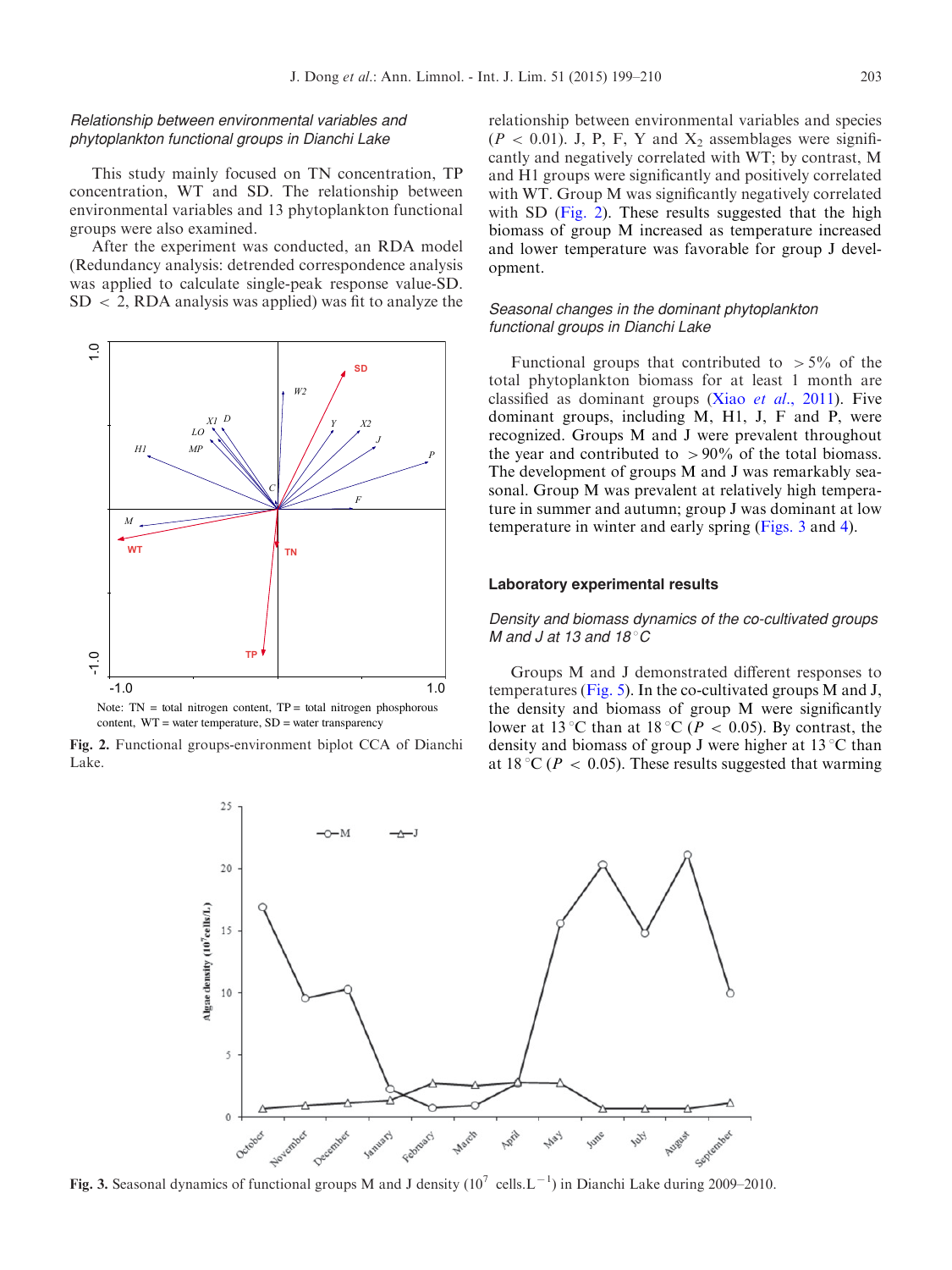<span id="page-5-0"></span>

Fig. 4. Seasonal dynamics of functional groups M and J biomass (mg.  $L^{-1}$ ) in Dianchi Lake during 2009–2010.



Fig. 5. The changes in the algae density (10<sup>7</sup> cells. L<sup>-1</sup>) and biomass (g. L<sup>-1</sup>) of phytoplankton functional groups M (a, b) and J (c, d) at 13 and  $18^{\circ}$ C.

favored the growth and development of the species in group M but inhibited the growth and development of the species in the co-cultivated group J.

### Dynamics of species in the pure culture of group M

#### Chlorophyll fluorescence

Photosynthetic activities, including  $F_v/F_m$  ([Fig. 6](#page-6-0)(a) and (c)) and  $ETR_{max}$  [\(Fig. 6\(](#page-6-0)d) and (f)), of FACHB-905 and PCC7806 were significantly inhibited at  $13^{\circ}$ C  $(P < 0.05)$ . At 3 days,  $F_v/F_m$  decreased to 0.05 and  $ETR<sub>max</sub>$  ranged from 4 to 5. These photosynthetic activities were enhanced when the two species were cultivated at 18 °C ( $P < 0.05$ ).  $F_v/F_m$  was approximately 0.4, and  $ETR_{\text{max}}$  ranged from 70 to 80. For non-toxic FACHB-908,  $F_v/F_m$  varied between 0.35 and 0.4 at 13 °C. In later cultivation period,  $F_v/F_m$  was higher at 13 °C than at  $18 \degree$ C [\(Fig. 6](#page-6-0)(b) and (e)).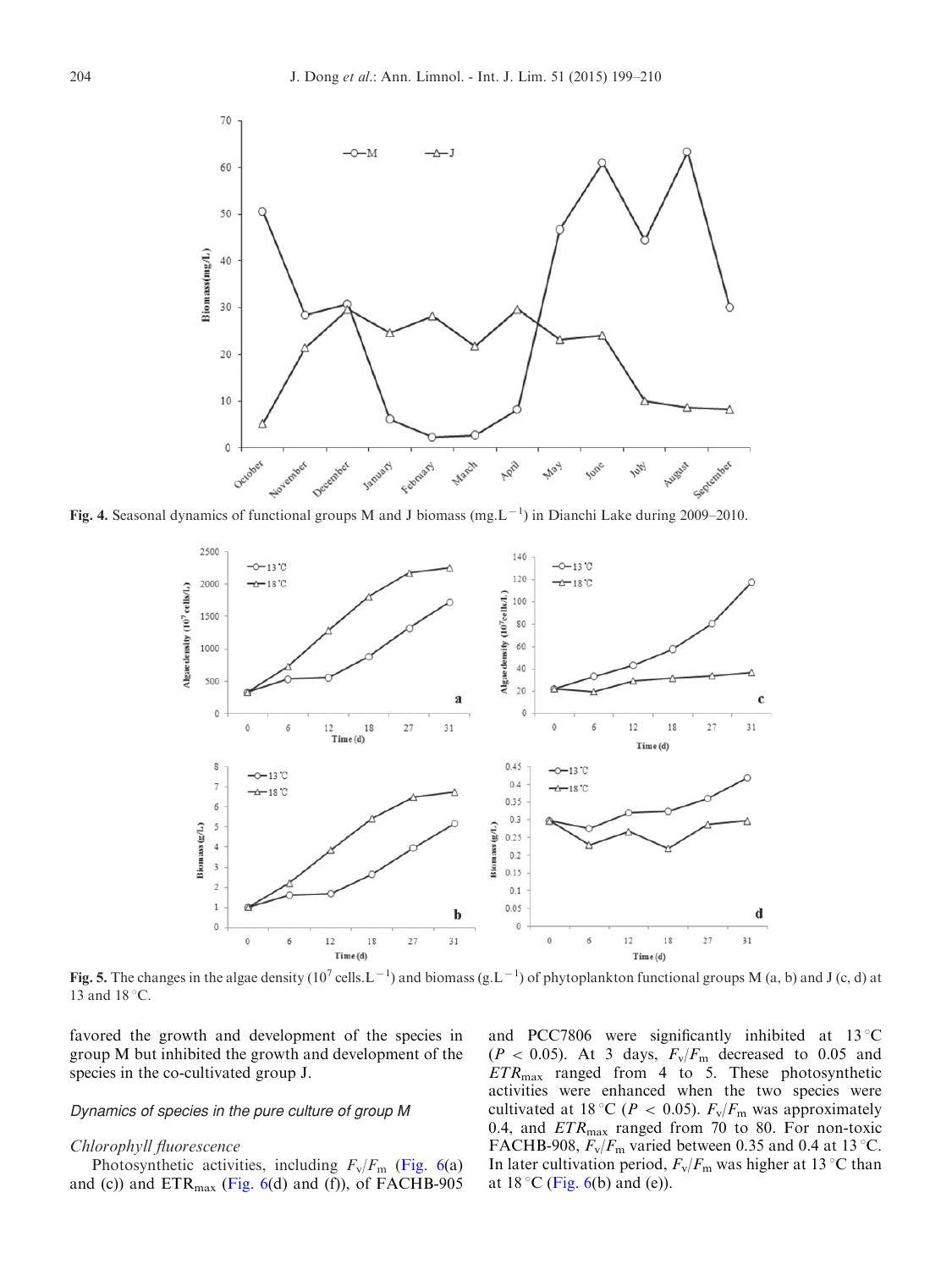<span id="page-6-0"></span>

Fig. 6. The  $F_v/F_m$  (a, b, c) and  $ETR_{max}$  (d, e, f) of Microcystis aeruginosa (FACHB-905), Microcystis wesenbergii (FACHB-908), Microcystis aeruginosa (FACHB-7806) at 13 and 18 °C.



Fig. 7. The growth of Microcystis aeruginosa (FACHB-905) (a), Microcystis wesenbergii (FACHB-908) (b), Microcystis aeruginosa (FACHB-7806) (c) at 13 and  $18^{\circ}$ C.

## Growth

The growth of FACHB-905 and PCC7806 cultivated at  $13^{\circ}$ C was significantly inhibited; the corresponding growth rates were lower at  $13^{\circ}$ C than at  $18^{\circ}$ C  $(P < 0.05)$ . The optical density of FACHB-905 and PCC7806 varied between 0.2 and 0.4 (Fig. 7(a) and (c)). Furthermore, the optical density of FACHB-905 and PCC7806 increased from 0.2 to 1.4 at the end of the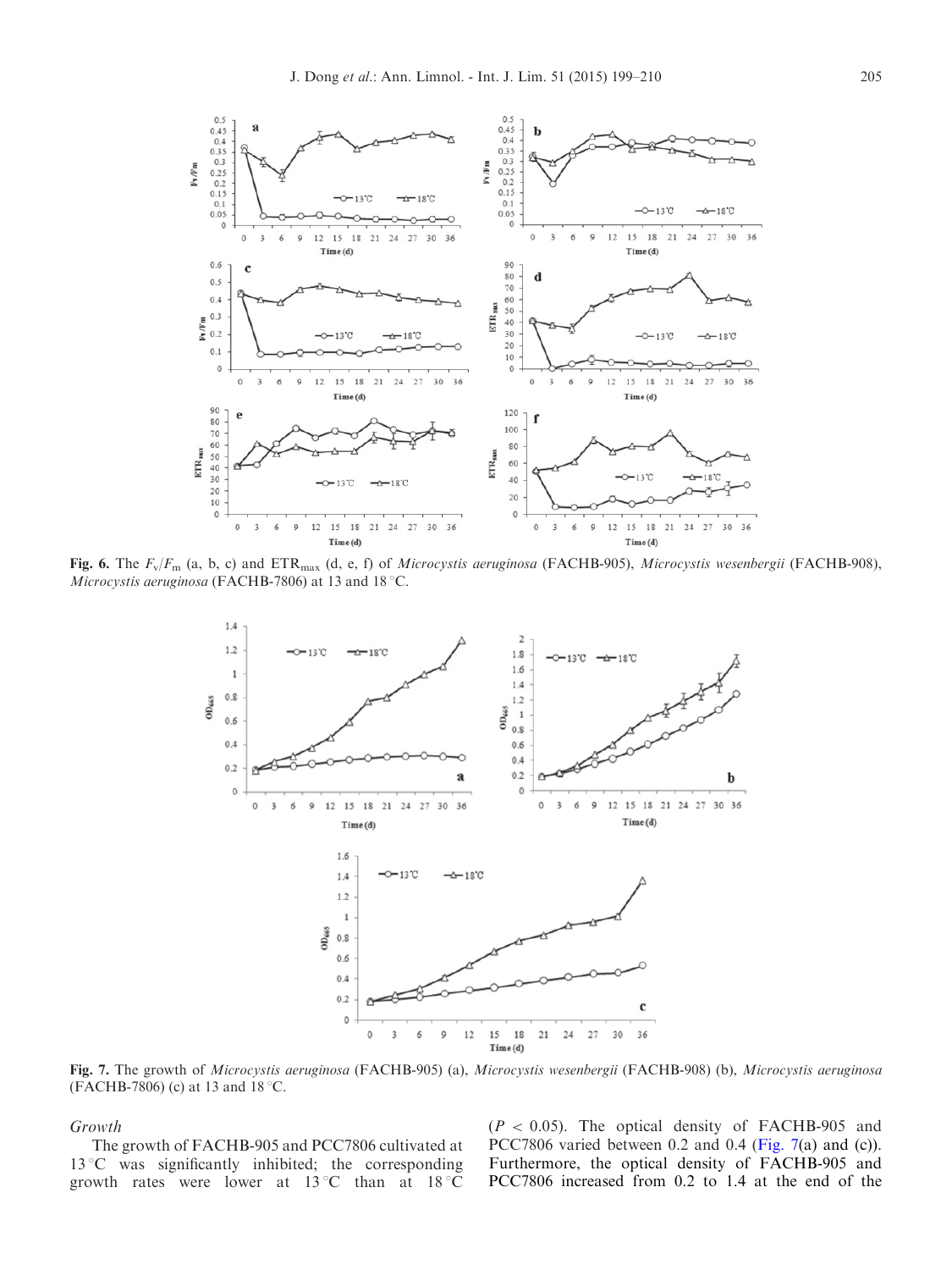

Fig. 8. The content of Chl a (mg.L<sup>-1</sup>) and carotenoid (mg.L<sup>-1</sup>) in Microcystis aeruginosa (FACHB-905) (a, d), Microcystis wesenbergii (FACHB-908) (b, e), Microcystis aeruginosa (FACHB-7806) (c, f), significantly different at 13 and 18 °C ( $P < 0.05$ ).

experiment at  $18^{\circ}$ C. The growth of FACHB-908 was partially inhibited at  $13^{\circ}$ C, and the corresponding optical density increased from 0.2 to 1.4 at the end of the experiment. At  $18\,^{\circ}\text{C}$ , the optical density of FACHB-908 increased from  $0.2$  to  $1.9$  [\(Fig. 7](#page-6-0)(b)).

#### Photosynthetic pigments

Chl-a and carotenoid concentrations of FACHB-905 and PCC7806 did not significantly increase when these species were cultivated at  $13^{\circ}$ C. However, these pigments significantly increased when the two species were cultivated at 18 °C ( $P < 0.05$ ). Chl-a concentrations of FACHB-905 and PCC7806 increased from 0.25 to 4.5 mg.L<sup>-1</sup> and from 0.3 to 5.3 mg.L<sup>-1</sup>, respectively (Fig. 8(a) and (c)); their carotenoid contents increased from  $0.1$  to  $1.8$  mg. L<sup>-1</sup> (Fig. 8(d) and (f)). These photosynthetic pigments also accumulated when FACHB-908 was cultivated at 13 °C. Likewise, Chl-a and carotenoid contents increased from 0.4 to 4 mg. $L^{-1}$ and from 0.2 to 2 mg.L<sup>-1</sup>, respectively. This increase was significantly lower at 13 °C than at 18 °C. Chl-a and carotenoid concentrations also increased from 0.4 to 7.9 mg.L<sup>-1</sup> and from 0.2 to 3.6 mg.L<sup>-1</sup>, respectively, when the species were cultivated at  $18\degree C$  (Fig. 8(b) and  $(e)$ ).

# Intracellular soluble carbohydrates

Intracellular soluble carbohydrate contents in FACHB-905, PCC7806 and FACHB-908 were significantly higher at 13 °C than at 18 °C ( $P < 0.05$ ). This finding indicated that Microcystis could tolerate and adapt to low temperatures ([Fig. 9\)](#page-8-0).

## TDP

The TDP content in the medium cultivated with FACHB-905 and PCC7806 did not change at  $13^{\circ}$ C  $(P > 0.05)$ . Conversely, the TDP concentration decreased from the initial 4 to 2 mg.L<sup>-1</sup> at 6 days to 0.6 mg.L<sup>-1</sup> at the end of the experiment when these species were cultivated at 18 °C ([Fig. 10](#page-8-0)(a) and (c)). The TDP concentration of FACHB-908 also decreased from 5 mg. $L^{-1}$ to 2.8 and to 0.96 mg.L<sup>-1</sup> at 6 days at 13 and 18 °C, respectively; this parameter further decreased to 0.06 mg.L<sup>-1</sup> at the end of the experiments ([Fig. 10\(](#page-8-0)b)).

### **Discussion**

Previous studies focused on phytoplankton phenology and biomass responses to climate warming [\(McKnight](#page-11-0) et al[., 1996;](#page-11-0) Elliott et al[., 2006;](#page-10-0) [Staehr and Sand-Jensen,](#page-11-0)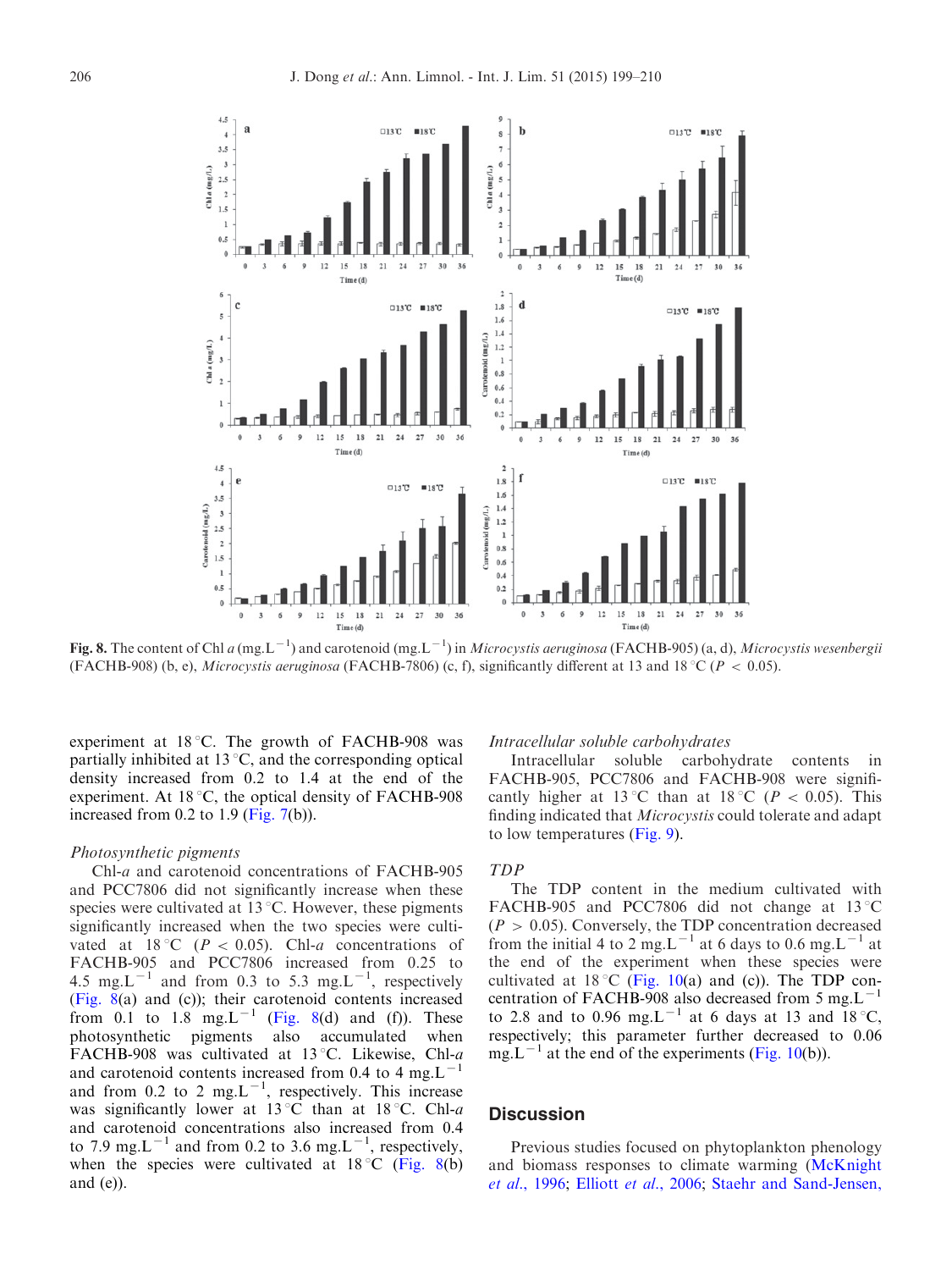<span id="page-8-0"></span>

Fig. 9. The content of total intracellular soluble carbohydrate  $(mg.mg^{-1} Chl-a)$  in Microcystis aeruginosa (FACHB-905) (a), Microcystis wesenbergii (FACHB-908) (b), Microcystis aeruginosa (FACHB-7806) (c), significantly different at 13 and 18 °C  $(P < 0.05)$ .



Fig. 10. The content of TDP  $(mg, L^{-1})$  in *Microcystis aeruginosa* (FACHB-905) (a), *Microcystis wesenbergii* (FACHB-908) (b), *Microcystis aeruginosa* (PCC7806) (c) cultivation, significantly different at 13 and 18 °C ( $P < 0.05$ ).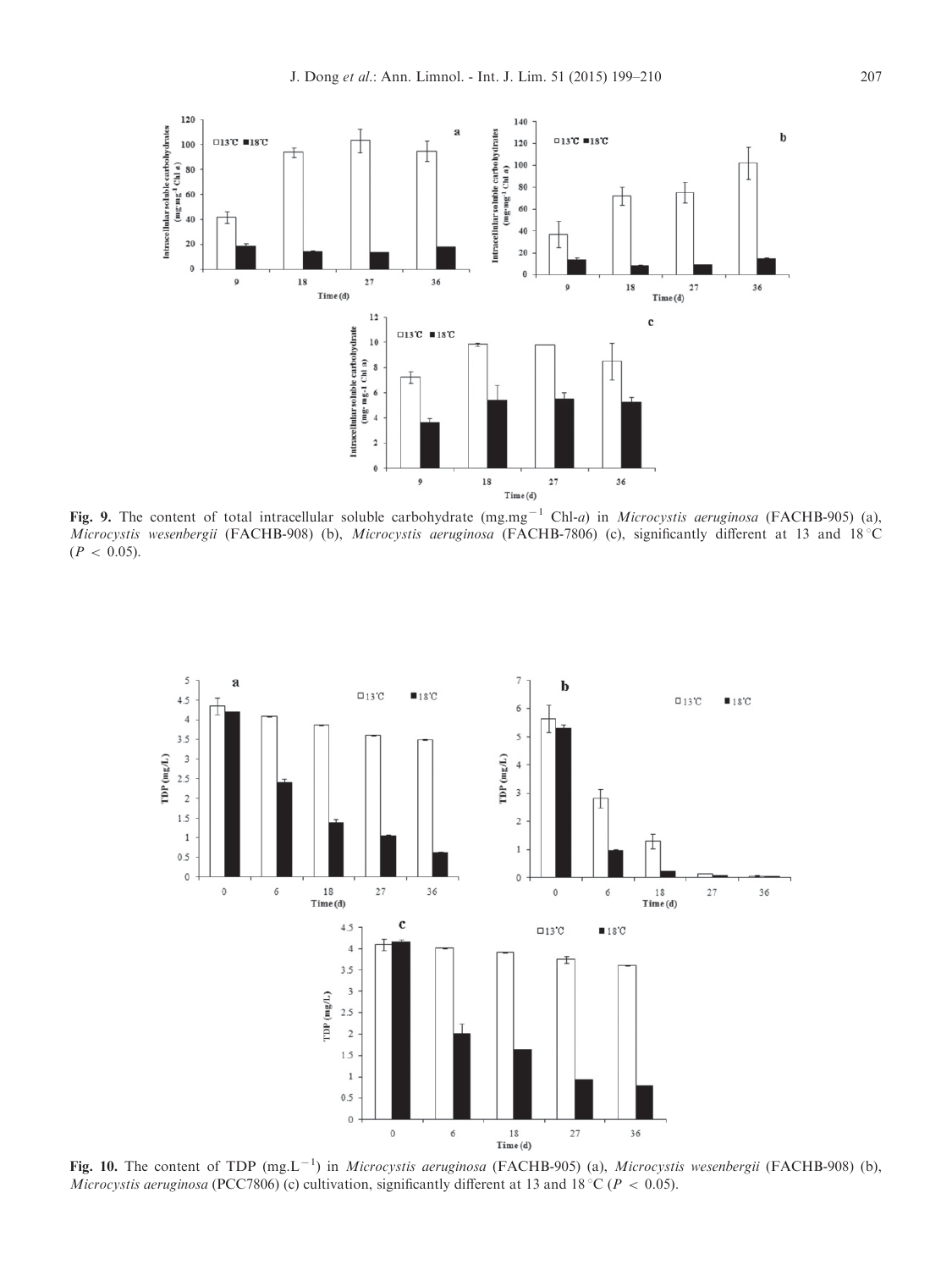[2006](#page-11-0); Huber et al[., 2008](#page-10-0); [Sommer and Lengfellner, 2008;](#page-11-0) [Elliott, 2012](#page-10-0); Lv et al[., 2014\)](#page-11-0). However, it was controversial to indicate the relative importance of warming and eutrophication influences on lake phytoplankton. [Anneville](#page-10-0) *et al.* (2005) indicted that phosphorous concentration was the main factor in driving phytoplankton composition changes of European peri-alpine lakes. [Jeppesen](#page-10-0) et al. (2005) also showed that phytoplankton composition in 35 lakes expanding from north America to Europe, subtropical to temperate region was dependent on nutrition. However, [Paerl and Huisman \(2008\),](#page-11-0) [Kosten](#page-10-0) et al.  $(2012)$  and Posch et al.  $(2012)$  suggested that warming was more important in promoting cyanobacterial blooms, in comparison with nutrition. Despite this controversy, a consensus has been established that the relative importance of eutrophication and climate warming was with regard to the phytoplankton composition.

On the basis of morphological, physiological and ecological characteristics, [Reynolds](#page-11-0) *et al.* (2002) proposed the concept of phytoplankton functional groups, in which assemblages with common environmental requirements and simultaneous occurrence are classified in one functional group. The importance and the usefulness of functional groups in predicting species existence and describing conditions are emphasized compared with phylogenetic representatives [\(Huszar](#page-10-0) et al., 2000; [Kruk](#page-10-0) et al[., 2002;](#page-10-0) Salmaso and Padisák, 2007). [Rigosi](#page-11-0) et al. [\(2014\)](#page-11-0) also indicated that different functional assemblages of cyanobacteria exhibit varied responses to warming and eutrophication. Those authors were the first to apply functional groups to evaluate the effects of climate warming and eutrophication on cyanobacteria, and the responses of functional assemblages of cyanobacteria were also investigated. The results showed that phytoplankton composition, in addition to phenology characteristics (the timing and lasting time of algae peak biomass occurrence could alter zooplankton community composition, playing important roles in the whole food web structure dynamics, thus affecting the whole ecosystem structure and functions) and algae standing crops, is also important when the effects of climate warming are evaluated. In the present study, population composition and dominant species responses to warming in Dianchi Lake were mainly investigated.

In the field survey, group M dominated most of the time in Dianchi Lake and WT might play important roles in deciding the relative dominance of assemblage M and J (Figs. 2–4). In the other study by us, it was suggested that the temperature in Dianchi Lake has continuously increased over the recent decades; furthermore, the temperature in this area will likely increase by  $5^{\circ}$ C in the next 100 years (unpublished). Thus, the evidence that occurrence of Microcystis bloom in Dianchi Lake is longer than before (Wu et al[., 2010\)](#page-11-0) might due to warming. [Deng](#page-10-0) et al. [\(2014\)](#page-10-0) also demonstrated that the Microcystis growing season has advanced by approximately 20 days over the last two decades in Lake Taihu, China. [Huang](#page-10-0) et al [\(2014\)](#page-10-0) showed that warming played roles in extending the duration of algal blooms in Lake Taihu, China.

Except for group M, it was indicated that the functional group J occupied a specific position in the phytoplankton community in winter [\(Figs. 3](#page-4-0) and [4\)](#page-5-0). To detect changes or relative dominance of these assemblages confronted with warming, we conducted indoor simulated winter warming experiments. A  $5^{\circ}$ C temperature gradient was selected to predict the responses of phytoplankton in Dianchi Lake to winter warming. The co-cultivation experimental results suggested that high winter warming (18 °C) favored the outbreak of group M but adversely affected the development of group  $J$  [\(Fig. 5\)](#page-5-0). In pure culture experiments, photosynthetic activities (maximal PSII quantum yield,  $F_v/F_m$  and maximum electron transport rate of photosynthesis,  $ETR<sub>max</sub>$ ), growth rate and pigment accumulation (Photosynthetic pigment-based growth) of Microcystis, which is the representative species of the group M, were significantly inhibited at  $13^{\circ}C$ ; conversely, intracellular soluble carbohydrate content was significantly increased. This result is consistent with that of [Aaronson \(1973\),](#page-10-0) who demonstrated that low temperature can increase the amount of carbohydrates per cell. [Tan](#page-11-0) et al[. \(2009\)](#page-11-0) further reported that growth rate and Chl-a accumulation of Microcystis are promoted during warming and grow faster than those of green algae and diatoms. The capability of accumulating sufficient soluble carbohydrates under cold condition likely provides adequate energy for further growth until such condition becomes favorable. The physiological characteristics of M. wesenbergii slightly differed from those of M. aeruginosa; their photosynthetic activities were not inhibited in cold climate. However, the growth of  $M$ . wesenbergii was inhibited because phosphorous in the medium was depleted [\(Fig. 10\(](#page-8-0)b)). All of the tested Microcystis species, particularly M. aeruginosa, demonstrated significantly faster growth and higher pigment accumulation at 18 °C than at 13 °C ( $P < 0.05$ ). Therefore, our indoorsimulated experiments also indicated that the dominance of group M can considerably increase in future winter warming.

The succession and composition of phytoplankton are affected by multiple factors, such as climate change and eutrophication. Combined the indoor experiments and field survey in the present study, it was suggested that future winter warming in Dianchi Lake may reduce the dominance of group J and increase the dominance of group M in winter; as a result, Microcystis outbreak likely occurs in winter. The results are consistent with that of Adrian *et al.* (1995), who demonstrated that average winter warming from 1988 to 1992 resulted in an increase in Chl-a concentration from 5–12 to 9–63  $\mu$ g.L<sup>-1</sup> and cyanobacterial dominance. Other studies have also reported that climate warming can increase the occurrence of blue-green algae [\(Figueiredo](#page-10-0) et al., 2004; [Paerl and](#page-11-0) [Huisman, 2009;](#page-11-0) [De Senerpont Domis](#page-10-0) et al., 2013).

The increased cyanobacterial bloom intensity would further reduce the SD, dissolved oxygen and biodiversity in lake ecosystems. Slim et al. [\(2014\)](#page-11-0) suggested that blooms of cyanobacteria, specifically M. aeruginosa and Aphanizomenon ovalisporum caused by warming could also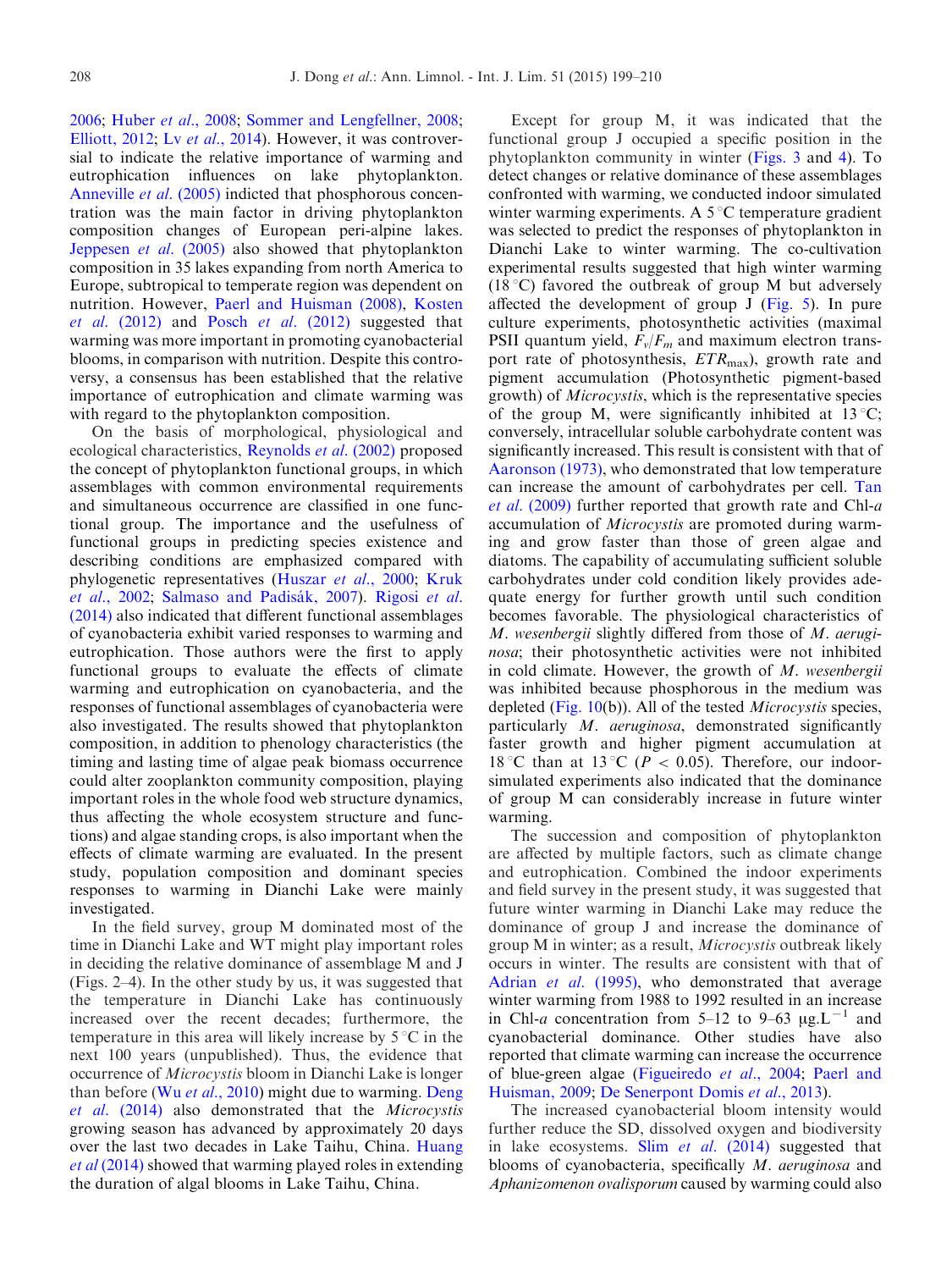<span id="page-10-0"></span>disturb the ecosystem and the functioning of the Lake Karaoun, Lebanon. Furthermore, Joung et al. (2011) and Gkelis et al. (2014) suggested that high temperature would promote the growth of MC-producing genotypes and Li *et al.* (2014) also indicated that global warming could promote more frequent toxic blooms in Lake Taihu, China. The increased microcystin produced by Microcystis would have accelerating negative effects on lake ecosystem structure and ecosystem.

Acknowledgements. We feel quite grateful for the editors and two anonymous reviewers for their careful suggestions. This work was supported by grants from the National Natural Science Foundation of China (No. 31370472), the State Key Laboratory of Freshwater Ecology and Biotechnology (No. 2014FBZ01).

## References

- Aaronson S., 1973. Effect of incubation temperature on the macromolecular and lipid content of the phytoflagellate Ochromonas danica. J. Phycol., 9, 111–113.
- Adrian R., Deneke R., Mischke U., Stellmacher R. and Lederer P., 1995. A long-term study of the Heiligensee (1975–1992). Evidence for effects of climatic change on the dynamics of eutrophied lake ecosystems. Arch. Hydrobiol., 133, 315–337.
- Anneville O., Gammeter S. and Straile D., 2005. Phosphorus decrease and climate variability: mediators of synchrony in phytoplankton changes among European peri-alpine lakes. Freshwater Biol., 50, 1731–1746.
- Cai Q., 2007. Protocols for Standard Observation and Measurement in Aquatic Ecosystems, Chinese Environmental Science Press, Beijing.
- Deng J.M., Qin B.Q., Paerl H.W., Zhang Y.L., Ma J.R. and Chen Y.W., 2014. Earlier and warming springs increase cyanobacterial (Microcystis spp.) blooms in subtropical Lake Taihu, China. Freshwater Biol., 59, 1076–1085.
- De Senerpont Domis L., Elser J.J., Gsell A., Huszar V.L.M., Ibelings B.W., Jeppesen E., Kosten S., Mooij W., Roland F., Sommer U., Van Donk E., Winder M. and Lürling M., 2013. Plankton dynamics under different climatic conditions in space and time. Freshwater Biol., 58, 463–482.
- Dong X.H., Yang X.D. and Wang R., 2006. Diatom indicative species of eutrophication of the lakes in the middle and lower reach regions of Yangtze River. China Environ. Sci., 26, 570–574.
- Elliott J.A., 2012. Predicting the impact of changing nutrient load and temperature on the phytoplankton of England's largest lake, Windermere. Freshwater Biol., 57, 400–413.
- Elliott J.A., Jones I.D. and Thackeray S.J., 2006. Testing the sensitivity of phytoplankton communities to changes in water temperature and nutrient load, in a temperate lake. Hydrobiologia, 559, 401–411.
- Figueiredo D.R., Azeiteiro U.M., Esteves S.M., Goncalves F.J.M. and Pereira M.J., 2004. Microcystin-producingblooms a serious global public health issue. Ecotox. Environ. Safe., 59, 151–163.
- Gkelis S., Papadimitriou T., Zaoutsos N. and Leonardos I., 2014. Anthropogenic and climate-induced change favors toxic cyanobacteria blooms: evidence from monitoring a

highly eutrophic, urban Mediterranean lake. Harmful Algae, 39, 322–333.

- Hillebrand H., Dürselen C.D., Kirschtel D., Pollingher U. and Zohary T., 1999. Biovolume calculation for pelagic and benthic microalgae. J. Plankton Res., 35, 403–424.
- Huang C.C., Li Y.M., Yang H., Sun D.Y., Yu Z.Y., Zhang Z., Chen X. and Xu L.J., 2014. Detection of algal bloom and factors influencing its formation in Taihu Lake from 2000 to 2011 by MODIS. Environ. Earth Sci., 71, 3705–3714.
- Huang X.F., Chen W. and Cai Q., 2000. Survey, Observation and Analysis of Lake Ecosystem, China Standards Press, Beijing.
- Huber V., Adrian R. and Gerten D., 2008. Phytoplankton response to climate warming modified by trophic state. Limnol. Oceanogr., 53, 1–13.
- Huszar V.L.M., Silva L.H.S., Marinho M., Domingos P. and Sant'Anna C.L., 2000. Cyanoprokaryote assemblages in eight productive tropical Brazilian waters. Hydrobiologia, 424, 67–77.
- Jeppesen E., Søndergaard M., Jensen J.P., Havens K.E., Anneville O., Carvalho L., Coveney M.F., Deneke R., Dokulil M.T., Foy B., Gerdeaux D., Hampton S.E., Hilt S., Kangur K., Köhler J., Lammens E.H.H.R., Lauridsen T.L., Manca M., Miracle M.R., Moss B., Nõges P., Persson G., Phillips G., Portielje R., Romo S., Schelske C., Straile D., Tatrai I., Willén E. and Winder M., 2005. Lake responses to reduced nutrient loading—an analysis of contemporary longterm data from 35 case studies. Freshwater Biol., 50, 1747– 1771.
- Jeppesen E., Meerhoff M., Holmgren K., González-Bergonzoni I., Teixeira-de Mello F., Declerck S.A.J., de Meester L., Søndergaard M., Lauridsen T.L., Bjerring R., Conde-Porcuna J.M., Mazzeo N., Iglesias C., Reizenstein M., Malmquist H.J., Liu Z.W., Balayla D. and Lazzaro X., 2010. Impacts of climate warming on lake fish community structure and dynamics, and potential ecosystem effects. Hydrobiologia, 646, 73–90.
- Jöhnk K., Huisman J., Sharples J., Sommeijer B., Visser P.M. and Stroom J.M., 2008. Summer heatwaves promote blooms of harmful cyanobacteria. Glob. Change Biol., 14, 495–512.
- Joung S.H., Seung H., Oh H.M., Ko S.R. and Ahn C.Y., 2011. Correlationas between environmental factors and toxic and non-toxic Microcystis dynamics during bloom in Daechung Reservoir, Korea. Harmful Algae, 20, 188–193.
- Körner S. and Nicklisch A., 2002. Allelopathic growth inhibition of selected phytoplankton species by submerged macrophytes. J. Plankton Res., 38, 862–871.
- Kosten S., Huszar V.L.M., Bécares E., Costa L.S., Van Donk E., Hansson L.A., Jeppesen E., Kruk C., Lacerot G., Mazzeo N., Meester L.D., Moss B., Lürling M., Nõges T., Romo S. and Scheffer M., 2012. Warmer climates boost cyanobacterial dominance in shallow lakes. Glob. Change Biol., 18, 118–126.
- Kruk C., Mazzeo N., Lagerot G. and Reynolds C.S., 2002. Classification schemes for phytoplankton: a local validation of a functional approach to the analysis of species temporal replacement. J. Plankton Res., 24, 901–912.
- Li D.M., Yu Y., Yang Z., Kong F.X., Zhang T.Q. and Tang S.K., 2014. The dynamics of toxic and nontoxic Microcystis during bloom in the large shallow lake, Lake Taihu, China. Environ. Monit. Assess., 186, 3053–3062.
- Li H.S., 2000. Plant Physiology and Biochemistry Experimental Principles and Techniques, Higher Education Press, Beijing.